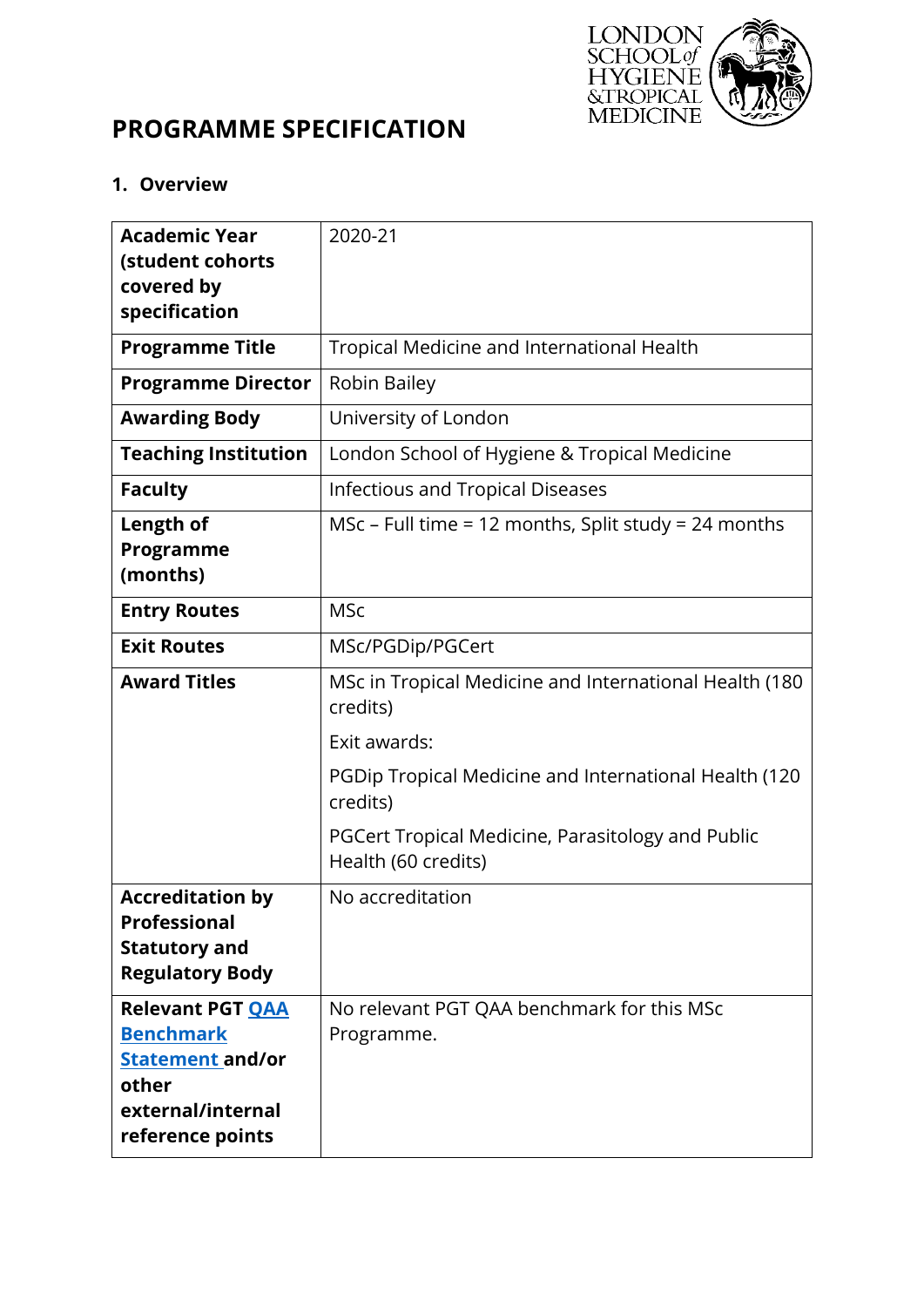| <b>Level of programme</b><br>within the<br><b>Framework for</b><br><b>Higher Education</b><br>Qualifications<br>(FHEQ) | Masters (MSc) Level 7                                                                                                                                                                                                                                                                                                                                                                                                                                                                              |     |                                                  |    |  |
|------------------------------------------------------------------------------------------------------------------------|----------------------------------------------------------------------------------------------------------------------------------------------------------------------------------------------------------------------------------------------------------------------------------------------------------------------------------------------------------------------------------------------------------------------------------------------------------------------------------------------------|-----|--------------------------------------------------|----|--|
| <b>Total Credits</b>                                                                                                   | CATS:                                                                                                                                                                                                                                                                                                                                                                                                                                                                                              | 180 | ECTS:                                            | 90 |  |
| <b>HECoS Code(s)</b>                                                                                                   | 100267:100271:100265 (1:1:1)                                                                                                                                                                                                                                                                                                                                                                                                                                                                       |     |                                                  |    |  |
| <b>Mode of Delivery</b>                                                                                                | For 2020-21, the delivery of LSHTM teaching has been<br>adjusted in response to the COVID-19 pandemic.<br>For MSc Tropical Medicine and International Health:<br>Term 1 core module teaching will be taught via a<br>blended learning approach. Lectures will be delivered<br>using a combination of asynchronous (recorded) and<br>synchronous (live and interactive) activities. The<br>practical element of the module will be delivered on<br>campus in a 5 week block (from 2 November 2020). |     |                                                  |    |  |
|                                                                                                                        | All terms 2 and 3 modules will be offered online.<br>Certain modules will also have some optional on-<br>campus components. The face to face components<br>may be limited to ensure that UK social distancing<br>rules are adhered to.                                                                                                                                                                                                                                                             |     |                                                  |    |  |
|                                                                                                                        | If at any point during the academic year the UK is<br>forced to go into another period of lockdown, this<br>programme will be delivered using online methods<br>only.                                                                                                                                                                                                                                                                                                                              |     |                                                  |    |  |
|                                                                                                                        | Throughout the year there will be programme- and<br>LSHTM-level activities, such as group seminars and a<br>themed lecture series and discussion forums. These<br>will allow students to study the programme safely at a<br>distance but remain together as a community.                                                                                                                                                                                                                           |     |                                                  |    |  |
| <b>Mode and Period of</b><br><b>Study</b>                                                                              |                                                                                                                                                                                                                                                                                                                                                                                                                                                                                                    |     | Full time (12 months) or split study (24 months) |    |  |
| <b>Cohort Entry Points</b>                                                                                             | Annually in September                                                                                                                                                                                                                                                                                                                                                                                                                                                                              |     |                                                  |    |  |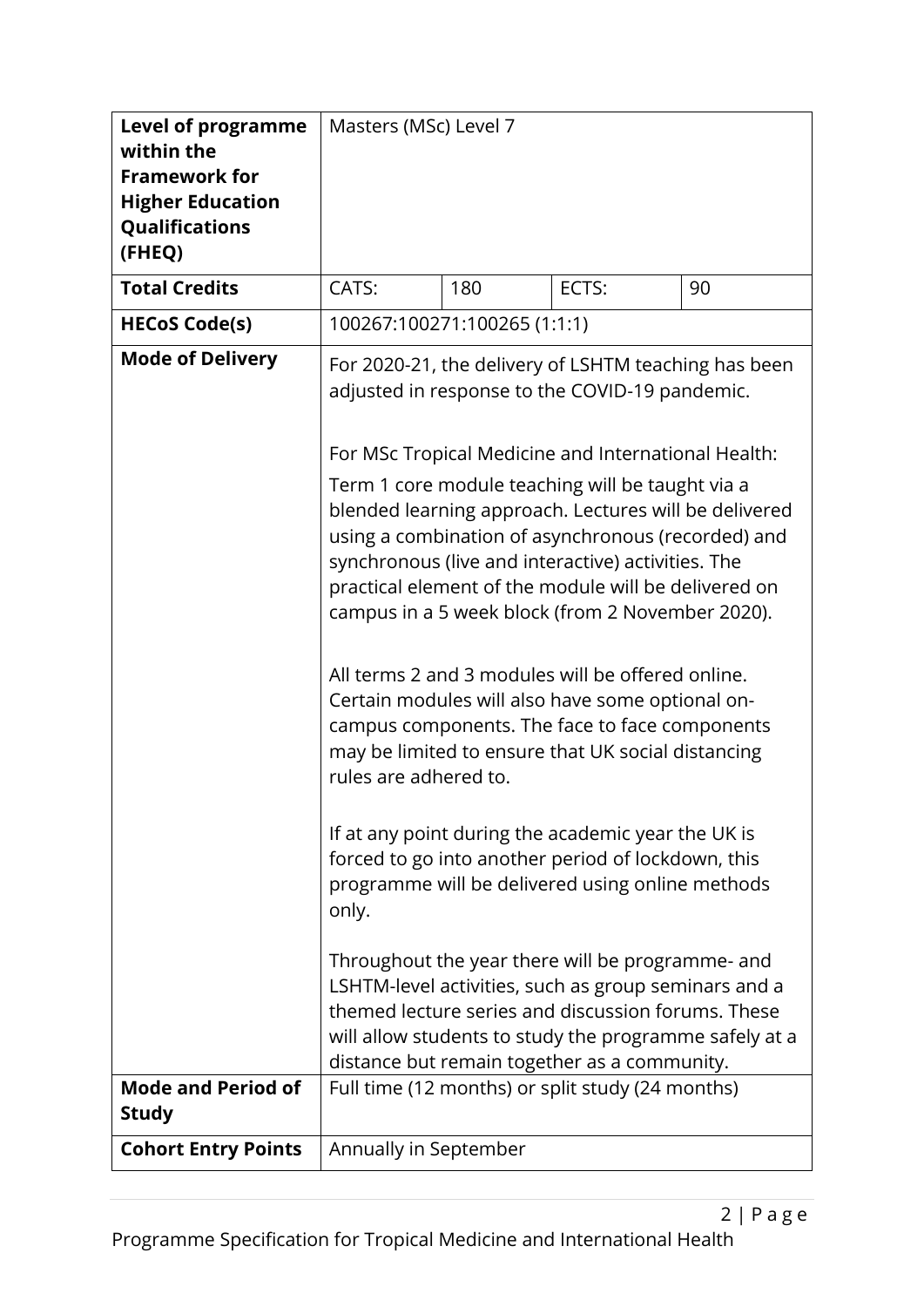| <b>Language of Study</b>                                                               | English                                                                                                                                                                                                                                                                                                                                                                                 |
|----------------------------------------------------------------------------------------|-----------------------------------------------------------------------------------------------------------------------------------------------------------------------------------------------------------------------------------------------------------------------------------------------------------------------------------------------------------------------------------------|
| <b>Re-sit Policy</b>                                                                   | https://www.lshtm.ac.uk/sites/default/files/academic-<br>manual-chapter-08a.pdf                                                                                                                                                                                                                                                                                                         |
| <b>Extenuating</b><br><b>Circumstances</b><br><b>Policy</b>                            | https://www.lshtm.ac.uk/sites/default/files/academic-<br>manual-chapter-07.pdf                                                                                                                                                                                                                                                                                                          |
| Programme<br><b>Description</b>                                                        | This programme aims to develop the careers of<br>doctors whose interest is the practice of medicine in<br>tropical and low- and middle-income countries. It aims<br>to enhance evidence-based decision making in tropical<br>medicine, international health, and the underpinning<br>disciplines through a wide choice of modules including<br>small group clinically focused teaching. |
| <b>Date of Introduction</b><br>of Programme<br>(month/year)                            | The last periodic review of the programme occurred in<br>2017-18.                                                                                                                                                                                                                                                                                                                       |
| Date of production /<br>revision of this<br>programme<br>specification<br>(month/year) | Extraordinary revisions made in August 2020 in<br>response to Covid-19 mitigation planning                                                                                                                                                                                                                                                                                              |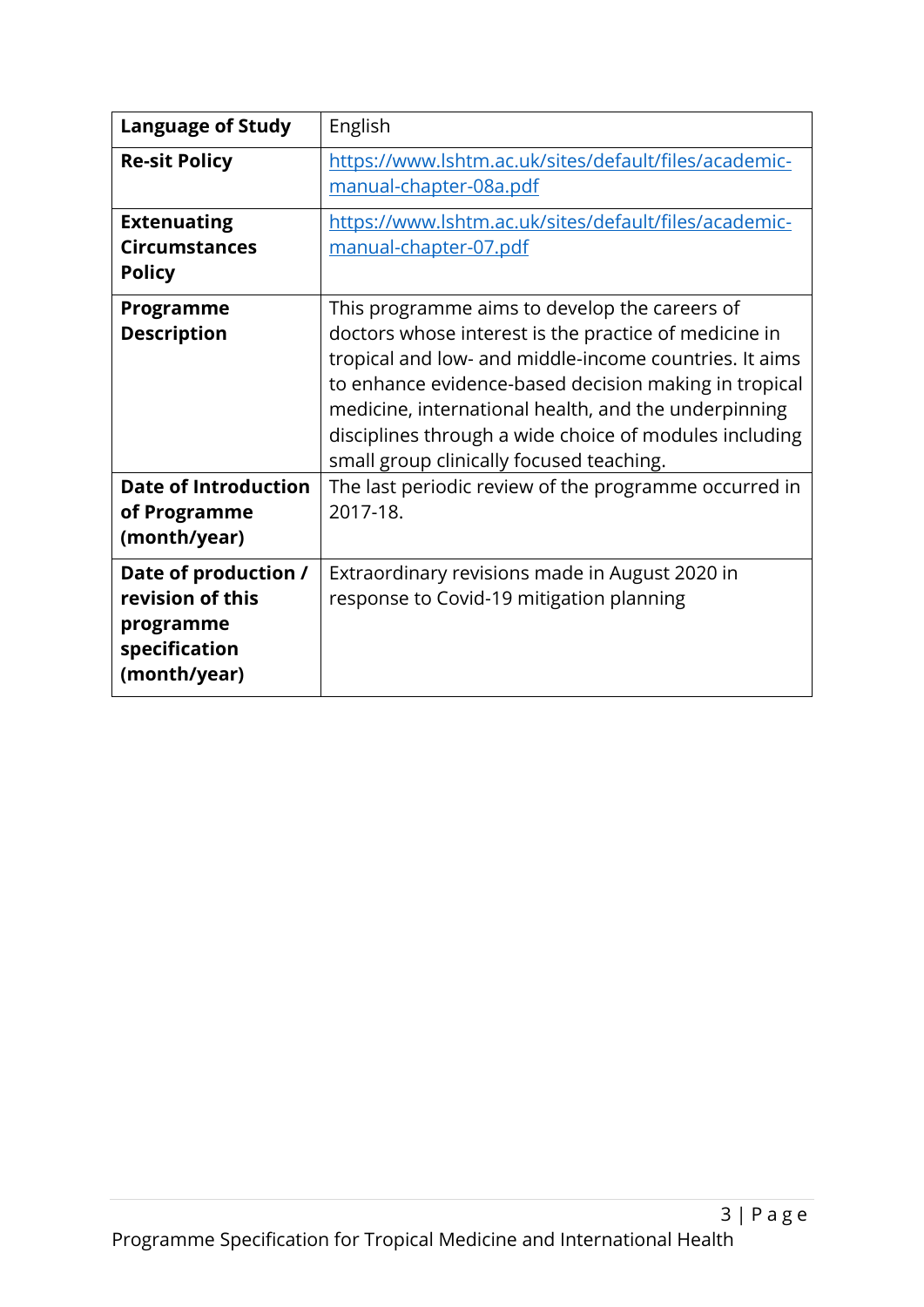#### **2. Programme Aims & Learning Outcomes**

#### **Educational aims of the programme**

The aim of the programme – consistent with the LSHTM's mission to improve health worldwide – is to develop the careers of doctors whose interest is the practice of medicine in tropical and developing countries. The programme aims to provide training in clinical tropical medicine and its related disciplines focusing on knowledge, perspectives and skills in evidence-based decision making relevant to the practice of medicine in tropical and low and middle income countries.

#### **Programme Learning Outcomes**

By the end of the programme, students will be expected to achieve the following learning outcomes – drawing on material taught across different elements and assessed in a variety of ways.

- i. Demonstrate understanding of the causation, pathogenesis, clinical features, diagnosis, management, and control of the major parasitic, bacterial, and viral, and non-communicable diseases affecting tropical and developing countries
- ii. Demonstrate a critical understanding of the evidence base of tropical medicine and disease control in developing countries and of its application in the practice of evidence-based tropical medicine and disease control
- iii. Demonstrate understanding and skills in diagnostic parasitology microbiology and entomology through the selection of appropriate testing methods and the preparation and examination of biological specimens for identification of common parasitic and bacterial pathogens and associated vectors
- iv. Demonstrate understanding of the application of basic epidemiological principles, including selecting an appropriate study design to address a given clinical or public health problem
- v. Demonstrate understanding of the selection application and interpretation statistical methods in the analysis of quantitative data
- vi. Demonstrate ability to analyse and synthesise research findings for clinical and disease control decision making (in areas including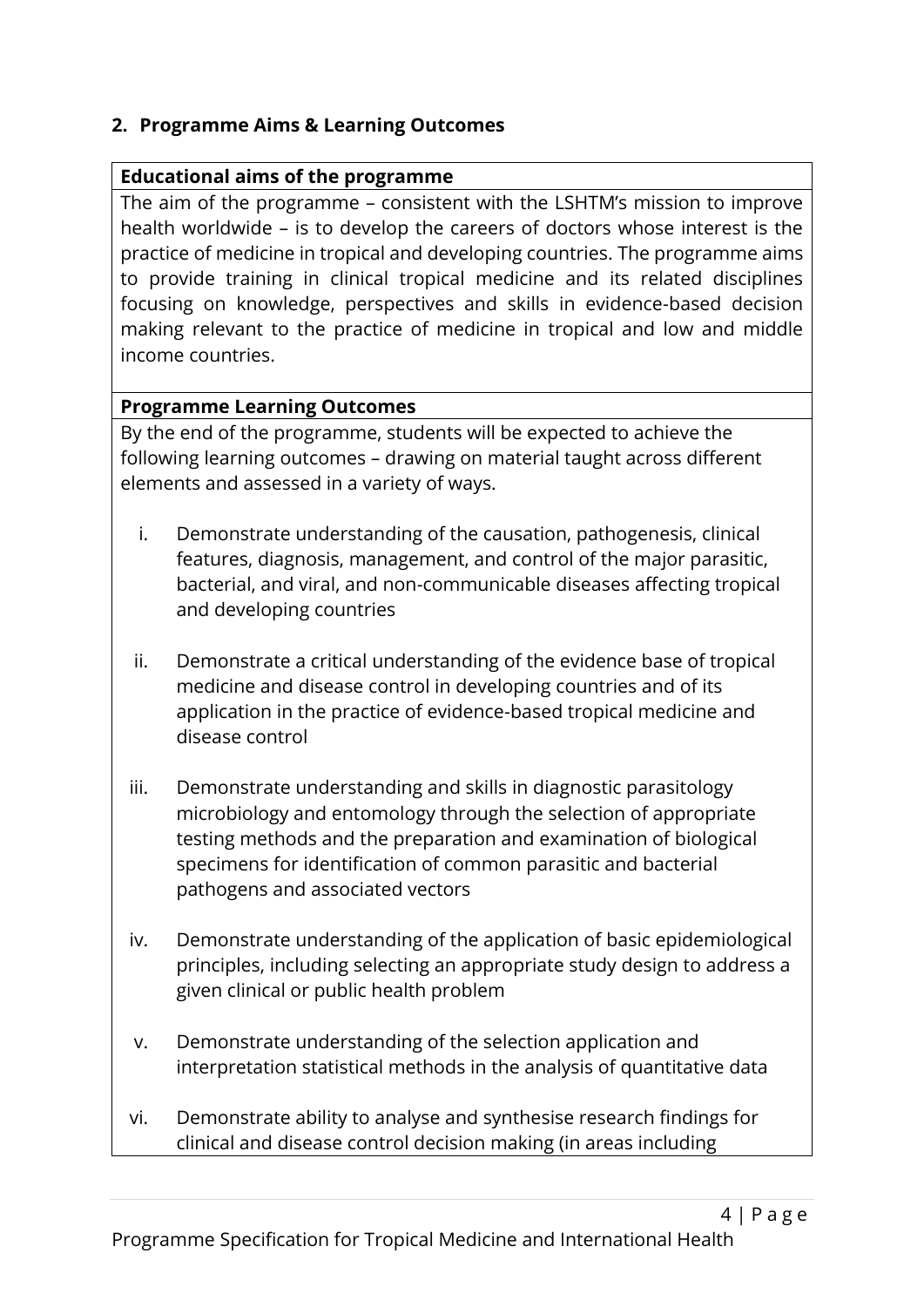assessment diagnosis, test selection treatment, prognosis and control) and to critically evaluate their effects

- vii. Demonstrate understanding of the key contribution of clinical trials to the evidence base of tropical medicine and international health, and of how such trials are designed, conducted, analyzed and reported
- viii. Demonstrate ability to synthesise and communicate relevant medical knowledge and principles at an appropriate level to patients, health care professionals, colleagues and other groups
- ix. Demonstrate understanding of the role of basic and applied research underpinning clinical and international public health practice, at an appropriate level depending on the individual student's choice of modules

## **Teaching and Learning Strategy**

The programme is taught online and on-campus using a variety of synchronous (live and interactive) and asynchronous (recordings, independent study, individual exercises, etc) methods including: lectures, small group seminars, practicals and group work with peers. Students are expected to learn through both directed and self-directed study.

#### **Assessment Strategy**

The programme is assessed through module assessments (which may include essays, other written coursework, short written exams, practical exams, group work, presentations or other methods), in-course assessments during Term 1, written assessments during the week before the start of Term 2 and a project report. Such tasks are designed to assess, via the most appropriate method, whether learning objectives have been met. Information, subject material and teaching examples are shared via MOODLE (online learning technology/teaching resource) and an informal WhatsApp group for clinical case discussions.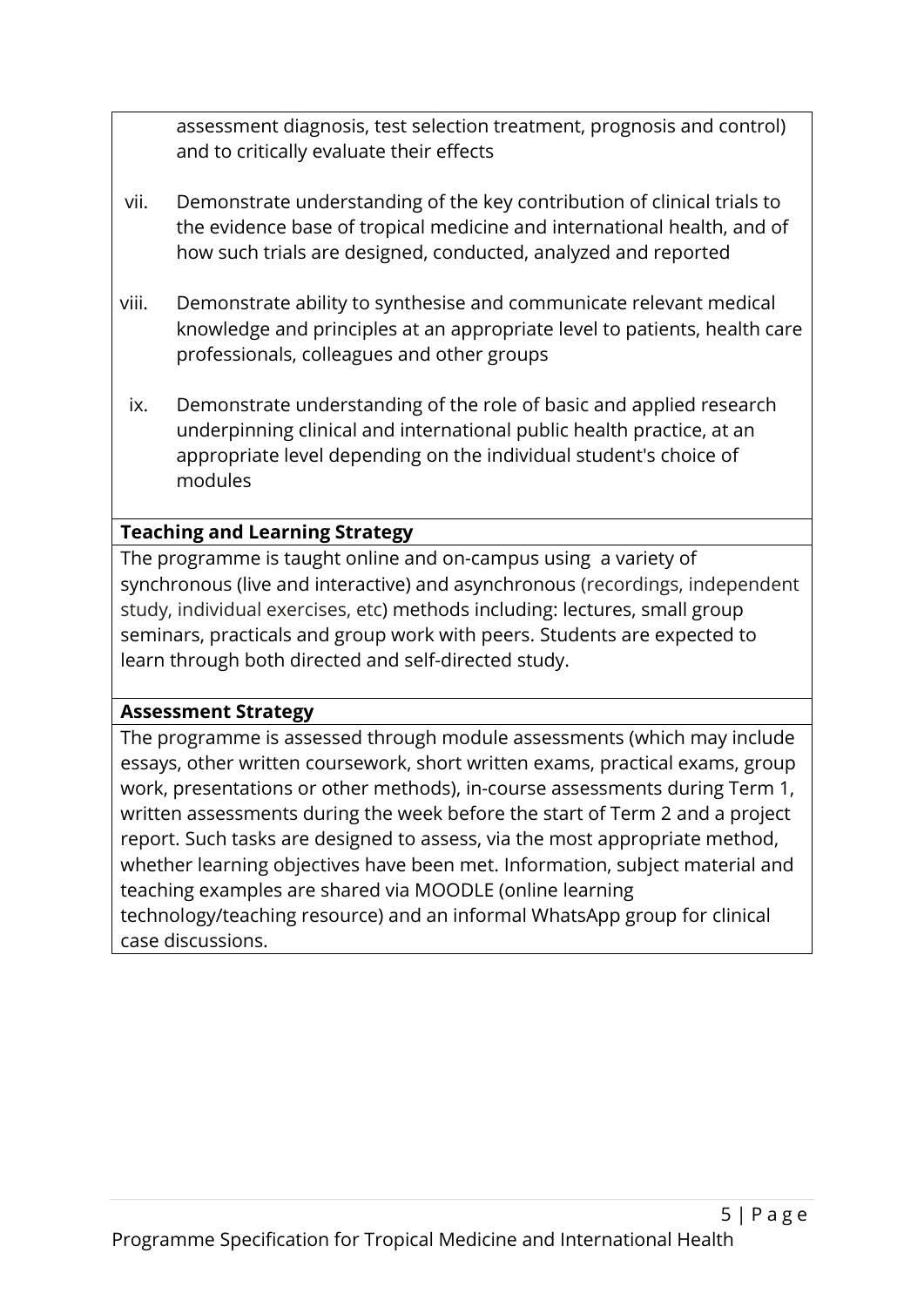### **3. Programme Structure and features, modules, credit assignment and award requirements:**

| <b>Full-time Masters</b>   | Term 1 | Term 2. | Term 3 | <b>Total Credits</b> |
|----------------------------|--------|---------|--------|----------------------|
| <b>Compulsory Modules</b>  |        |         |        | 60                   |
| <b>Recommended Modules</b> |        |         |        |                      |
| Projects                   |        |         |        | 45                   |

Whilst some popular choices for Term 2 and Term 3 modules are listed as 'Recommended' below, in practice MSc TMIH students can select from almost the entire LSHTM module portfolio (including the option for eligible students to substitute modules only available by Distance Learning). Some choices may require advice from, or consultation with, the Programme Director. **Please be aware that depending on the Covid-19 restrictions in place at that time, Term 2 and 3 lab-based optional modules (indicated with \*\*) may not be available.**

Module information is correct at the time of publication, but minor amendments may be made subject to approval as detailed in [Chapter 3 of the LSHTM](https://www.lshtm.ac.uk/sites/default/files/academic-manual-chapter-03.pdf)  [Academic Manual.](https://www.lshtm.ac.uk/sites/default/files/academic-manual-chapter-03.pdf) Optional (i.e. recommended non-compulsory) modules listed are indicative and may change from year to year.

| <b>Term</b>    | Slot           | <b>Module</b><br>Code | <b>Module Title</b>                                            | <b>Module Type</b><br>(compulsory or<br>recommended) | <b>Credits</b><br>(CATS) | <b>Contact</b><br>hours* |
|----------------|----------------|-----------------------|----------------------------------------------------------------|------------------------------------------------------|--------------------------|--------------------------|
| 1              | AB1            | 3463                  | Tropical Medicine,<br>Parasitology and<br><b>Public Health</b> | Compulsory                                           | 60                       | 450                      |
| $\overline{2}$ | C <sub>1</sub> | 3195                  | Malaria: From<br>Science to Policy<br>and Practice             | Recommended                                          | 15                       | 46                       |
| $\overline{2}$ | C <sub>2</sub> | 1402                  | Conflict & Health                                              | Recommended                                          | 15                       | 37                       |
| $\overline{2}$ | C <sub>2</sub> | 2417                  | Design & Analysis<br>of Epidemiological<br><b>Studies</b>      | Recommended                                          | 15                       | 37                       |
| $\overline{2}$ | D <sub>1</sub> | 3192                  | Control of<br>Sexually<br>Transmitted<br>Infections            | Recommended                                          | 15                       | 30-35                    |
| $\overline{2}$ | D <sub>1</sub> | 2407                  | Epidemiology of<br>Non-                                        | Recommended                                          | 15                       | 30                       |

<https://www.lshtm.ac.uk/study/courses/changes-courses>

Programme Specification for Tropical Medicine and International Health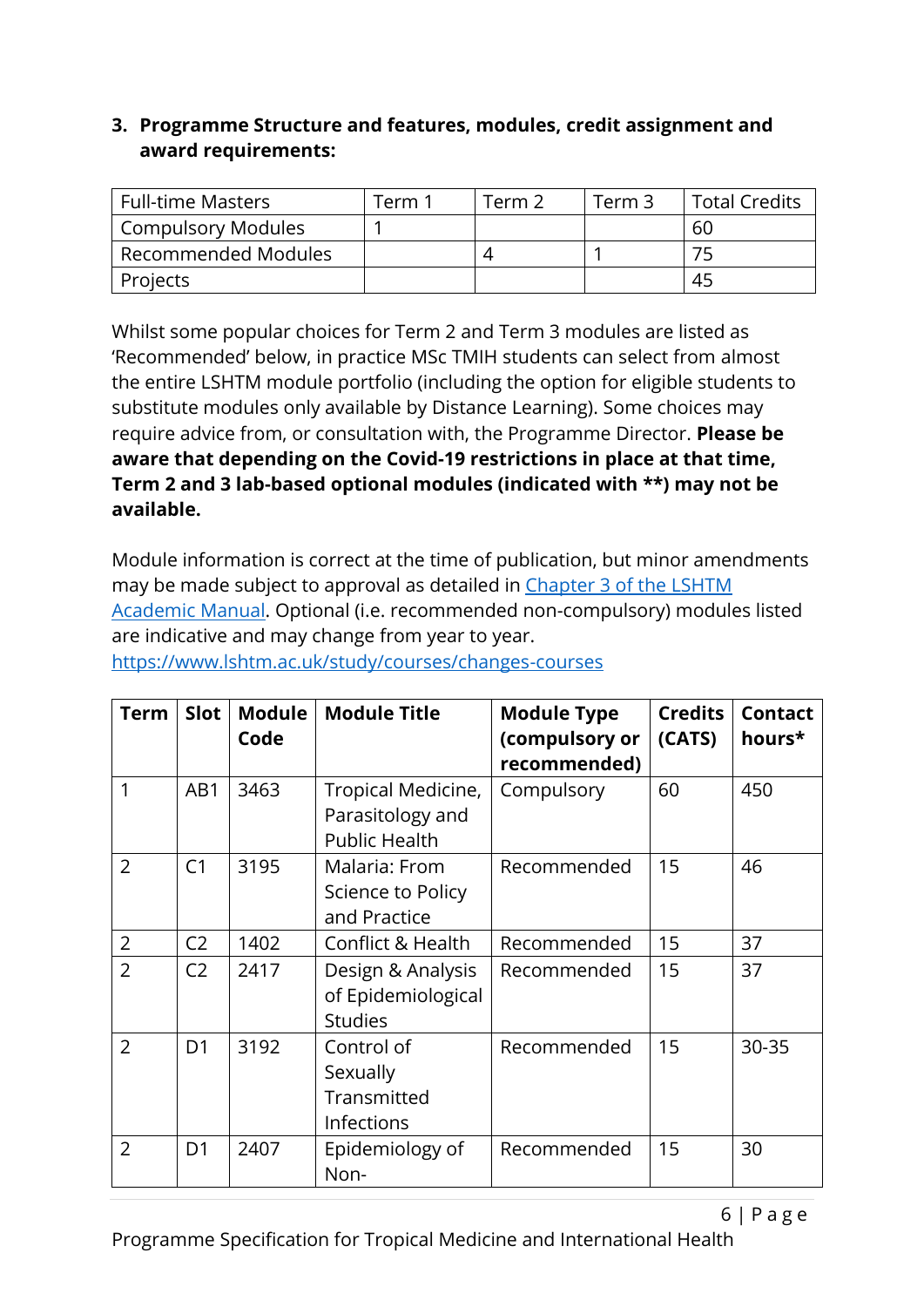|                |                |      | Communicable<br><b>Diseases</b>                        |             |    |    |
|----------------|----------------|------|--------------------------------------------------------|-------------|----|----|
| $\overline{2}$ | D <sub>1</sub> | 1127 | Evaluation of<br><b>Public Health</b><br>Interventions | Recommended | 15 | 30 |
| $\overline{2}$ | D <sub>2</sub> | 2437 | Epidemiology of<br>Infectious<br><b>Diseases</b>       | Recommended | 15 | 63 |
| $\overline{2}$ | D <sub>2</sub> | 3189 | Ethics, Public<br>Health & Human<br>Rights             | Recommended | 15 | 30 |
| $\overline{2}$ | D <sub>2</sub> | 3461 | <b>Global Disability</b><br>and Health                 | Recommended | 15 | 42 |
| $\overline{2}$ | D <sub>2</sub> | 3177 | Immunology of<br>Parasitic Infection                   | Recommended | 15 | 32 |
| $\overline{3}$ | E              | 3198 | Applying Public<br><b>Health Principles</b>            | Recommended | 15 | 44 |
| 3              | E              | 3174 | <b>HIV</b>                                             | Recommended | 15 | 60 |
| $\overline{3}$ | E              | 3465 | Neglected<br><b>Tropical Diseases</b>                  | Recommended | 15 | 60 |
| 3              | E              | 3191 | Vaccine<br>Immunology                                  | Recommended | 15 | 55 |

| $7**$ | C <sub>1</sub> | 3187 | <b>Clinical Virology</b> | Recommended | 15 | 48 |
|-------|----------------|------|--------------------------|-------------|----|----|
| $7**$ | C <sub>2</sub> | 3157 | Clinical                 | Recommended | 15 | 52 |
|       |                |      | <b>Bacteriology 1</b>    |             |    |    |
| $7**$ | D <sub>2</sub> | 3165 | Clinical                 | Recommended | 15 | 52 |
|       |                |      | <b>Bacteriology 2</b>    |             |    |    |
| $3**$ | E              | 3169 | Antimicrobial            | Recommended | 15 | 48 |
|       |                |      | Chemotherapy             |             |    |    |
| $3**$ | E              | 3130 | Mycology                 | Recommended | 15 | 62 |

### The following optional modules are not available on this programme in 2020/21: *1454 Applied Communicable Disease Control* and *3462 Practical Research Skills.*

\* Student contact time refers to the tutor-mediated time allocated to teaching, provision of guidance and feedback to students. This time includes activities that take place in face-to-face contexts such as on-campus lectures, seminars, demonstrations, tutorials, supervised laboratory workshops, practical classes, project supervision and external fieldwork or visits, as well as where tutors are available for one-to-one discussions and interaction by email. Student contact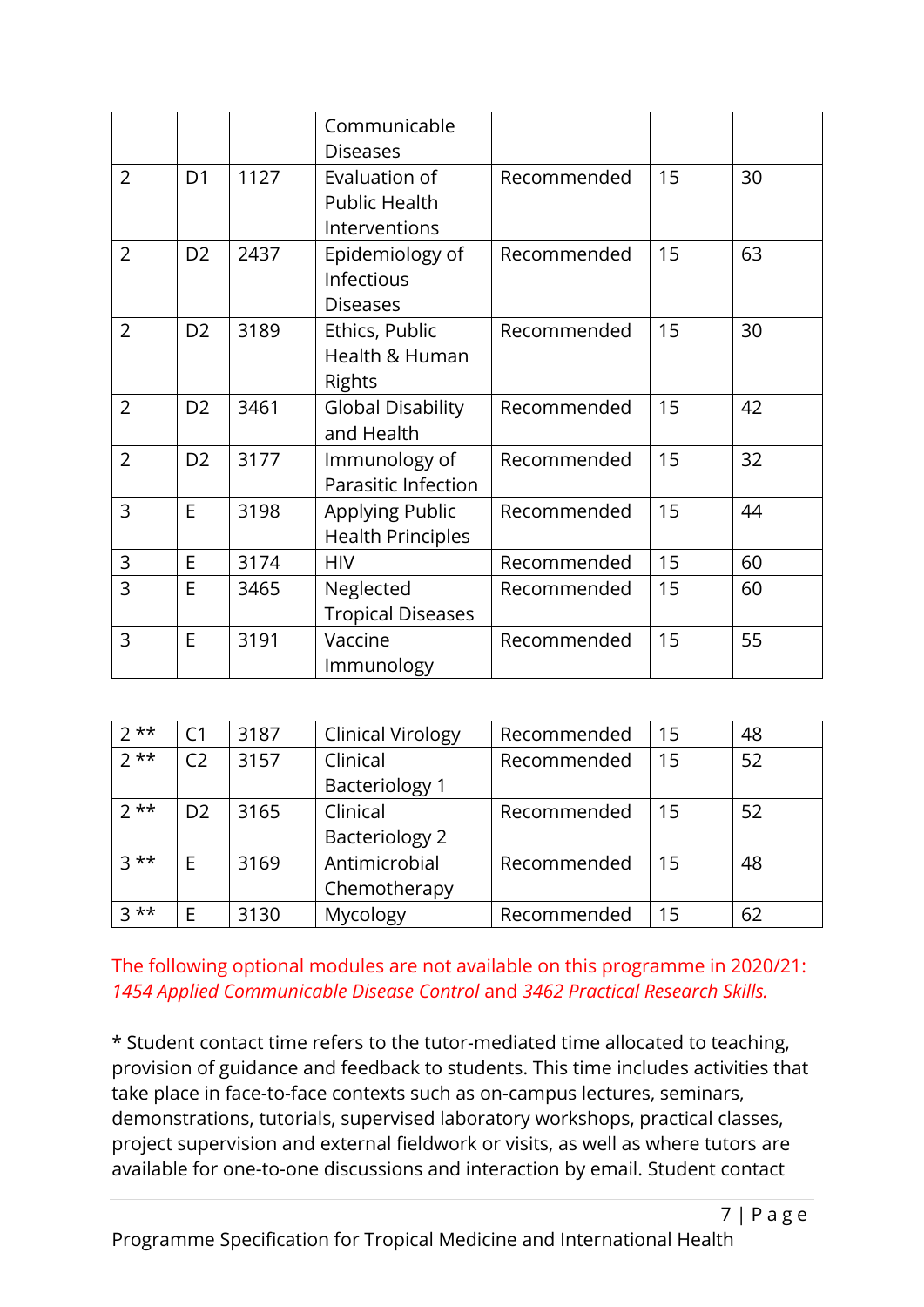time also includes tutor-mediated activities that take place in online environments, which may be synchronous (using real-time digital tools such as Zoom or Blackboard Collaborate Ultra) or asynchronous (using digital tools such as tutor-moderated discussion forums or blogs often delivered through the School's virtual learning environment, Moodle). These contact hours reflect provision during the 2019/2020 session. We anticipate that in 2020/2021 there will be fewer hours with tutor presence at specified times and a greater emphasis on directed study such as recorded lectures, recommended readings and guided exercises. Please refer to the individual 2020/2021 module specifications for more detail. This definition is based on the one provided by the [Quality Assurance Agency for Higher Education \(QAA\) Explaining contact](https://www.qaa.ac.uk/docs/qaa/quality-code/contact-hours-guidance.pdf)  [hours \(2011\) guidance document, page 4 available here.](https://www.qaa.ac.uk/docs/qaa/quality-code/contact-hours-guidance.pdf) Student contact time, together with time allocated for independent study and assessment, determines the total student study hours for a module or programme. Although there are separate hours allocated for each of these activities, they should always be clearly linked together to support effective learning.

The London School of Hygiene and Tropical Medicine (LSHTM) defines high quality contact time as structured, focused, purposeful and interactive.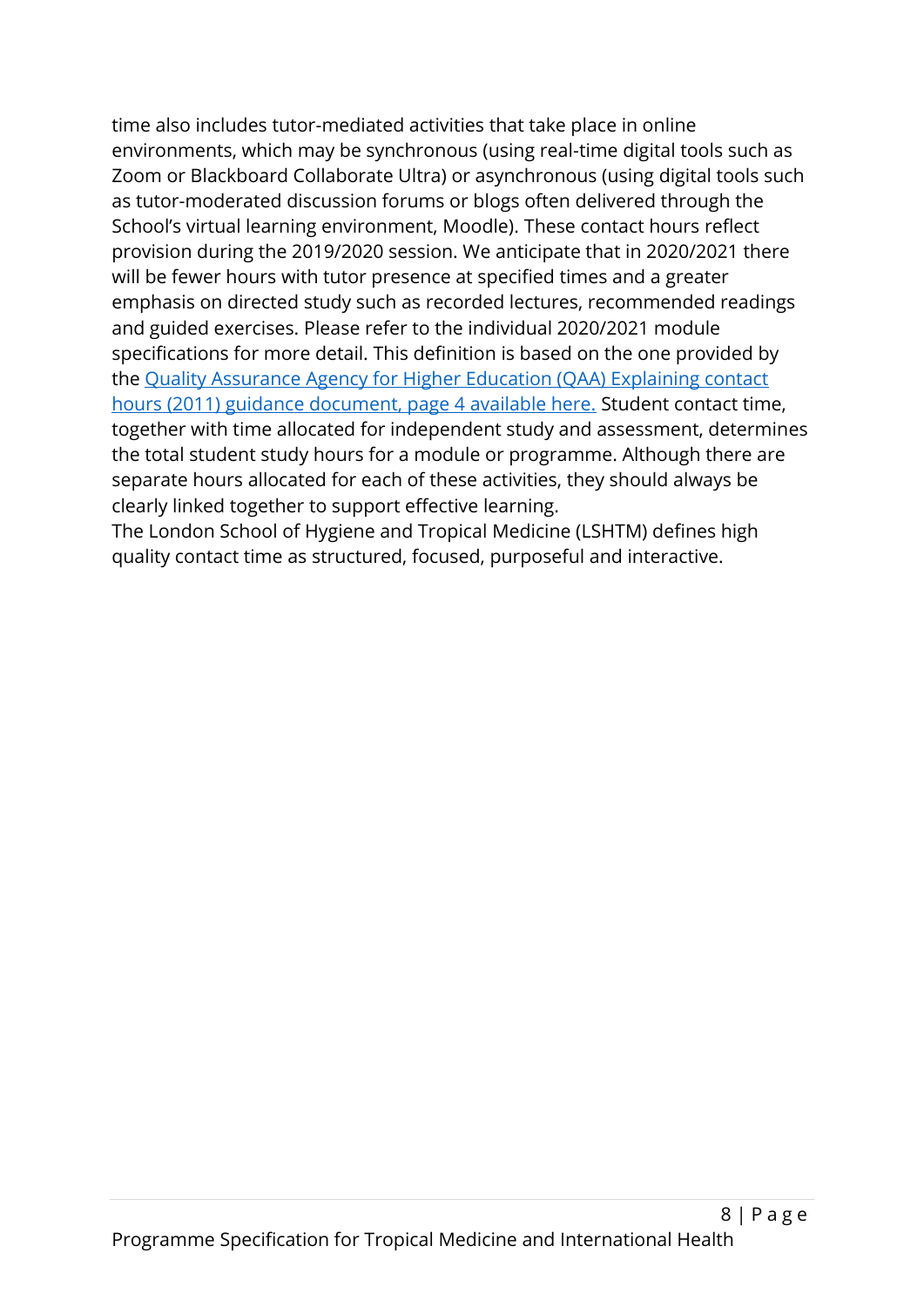### **4: Entry Requirements**

#### **Criteria for admission General entrance requirements**

Applicants must normally satisfy the LSHTM's general entrance requirements and additional programme-specific entrance requirements to be considered for admission. Applications must be submitted in accordance with the procedures and deadlines given in the web-based or printed prospectus.

In order to be admitted to a postgraduate taught degree programme of the London School of Hygiene & Tropical Medicine, an applicant must:

a) hold a first degree at Second Class Honours standard in a relevant discipline, a degree in medicine at the same standard, or another degree of equivalent awarded by an overseas institution recognised by UK Naric or **Barrons** 

OR

b) hold a professional qualification appropriate to the programme of study to be followed obtained by written examinations and judged by the LSHTM to be equivalent to a Second Class Honours degree or above. OR

c) have relevant professional experience or training which is judged by the LSHTM to be equivalent to a Second Class Honours degree or above. AND

satisfy any additional requirements where prescribed for admission to a specific programme (see below)

Additional requirements for the MSc Tropical Medicine & International Health are:

a) students must have a degree in medicine and be registered medical practitioners

b) students are normally practising doctors: candidates who have a minimum of two years of experience working in clinical medicine (in any country) with recent professional experience in a relevant discipline will be given preference

Accreditation of prior learning

Students who have already obtained a PDTM&H or PDTM&H (EA) from the LSHTM in the last five years may apply for recognition of this prior learning (RPL), and may be granted exemption from term one teaching on an individual basis. Consideration may be given to RPL of equivalent courses, where